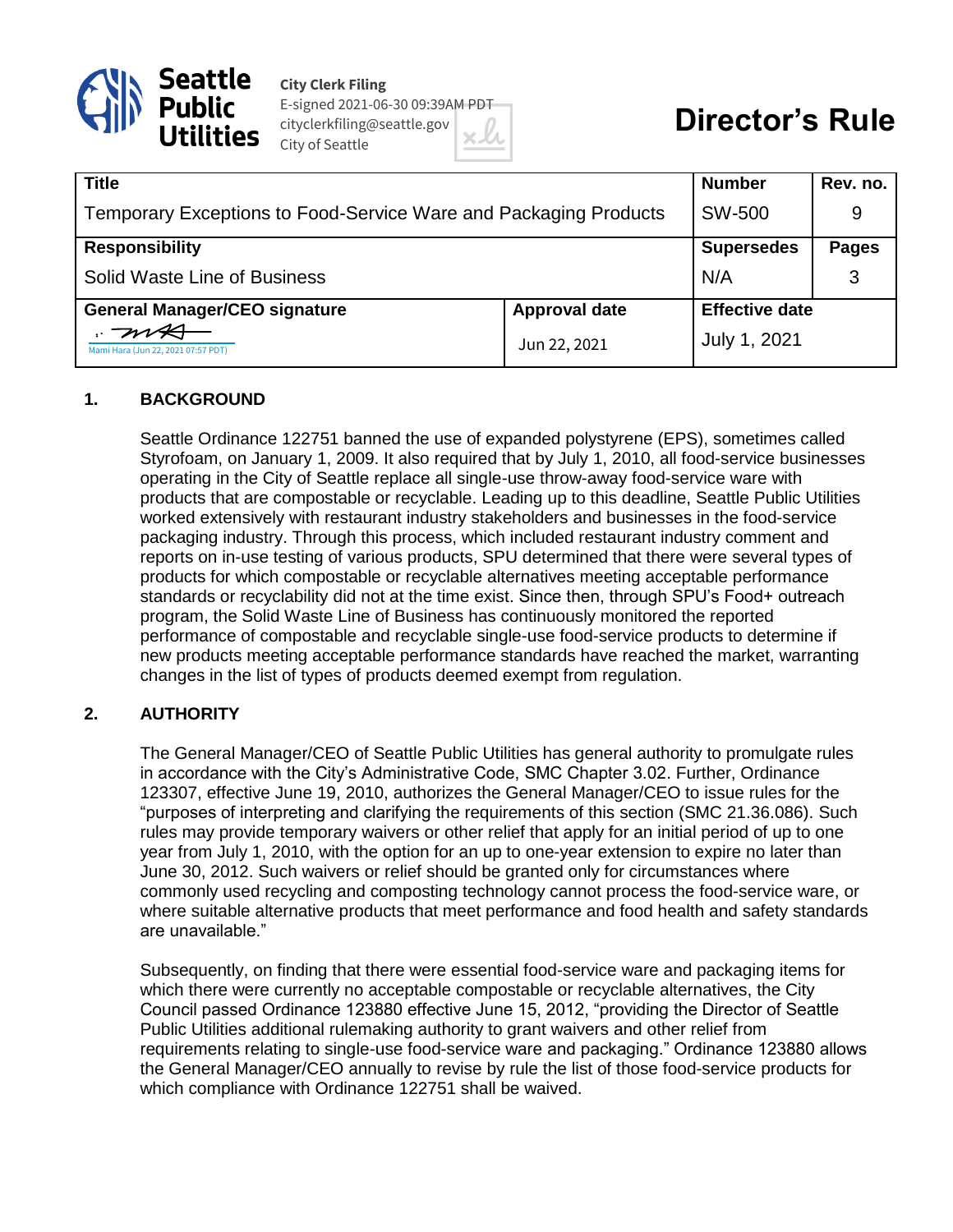# **3. RULE**

A. *Temporary Waivers*

Food-service businesses are encouraged to:

- Have an adequate supply of bendable compostable plastic straws or bendable disposable plastic straws to provide customers on request when needed due to medical or physical conditions.
- Provide durable, reusable food-service ware and utensils whenever possible;
- Provide compostable products whenever possible;
- Provide compostable straws and compostable utensils only on request; and
- Utilize dispensers when providing compostable straws and compostable utensils.

Food-service businesses must comply with requirements of relevant state laws, including:

- RCW Chapter 70A.455, Plastic Product Degradability; and
- Senate Bill 5022, Section 11, Optional Service ware, as of its effective date January 1, 2022.

Waivers are provided for a period of one year beginning July 1, 2021 and ending June 30, 2022; therefore, the requirement that all single-use food-service ware be either compostable or recyclable shall not apply to:

- Disposable long-handled thick plastic soda spoons when required and used for thick drinks and identified as non-compostable by the food-service business to its customers.
- Disposable bendable plastic drinking straws when needed by customers due to medical or physical conditions and for whom bendable compostable paper straws are unsuitable. Otherwise, straws must be compostable or designed to be reusable.
- Metal foil and metal foil-faced papers used to wrap hot food such as hamburgers and burritos.
- Thin, clear plastic wrap used to wrap meats, deli and bakery goods, or other food items if paper, compostable film, or other compostable or recyclable food packaging is unsuitable.
- Portion cups (two ounces and smaller), if used for hot foods or requiring lids and identified as non-compostable by the food-service business to its customers.

Food-service businesses that use items listed under Temporary Waivers must post a notice and identify the items as non-compostable and non-recyclable in a reasonable manner. This allows customers to recognize the status and manage them appropriately.

B. *Petitions for Changes to the List of Temporary Waivers*

Any person may petition the General Manager/CEO requesting that:

- Additional single-use food-service products be granted temporary waivers.
- Products already under waiver have their waiver period extended.
- Products already under waiver have their waiver period shortened or ended.